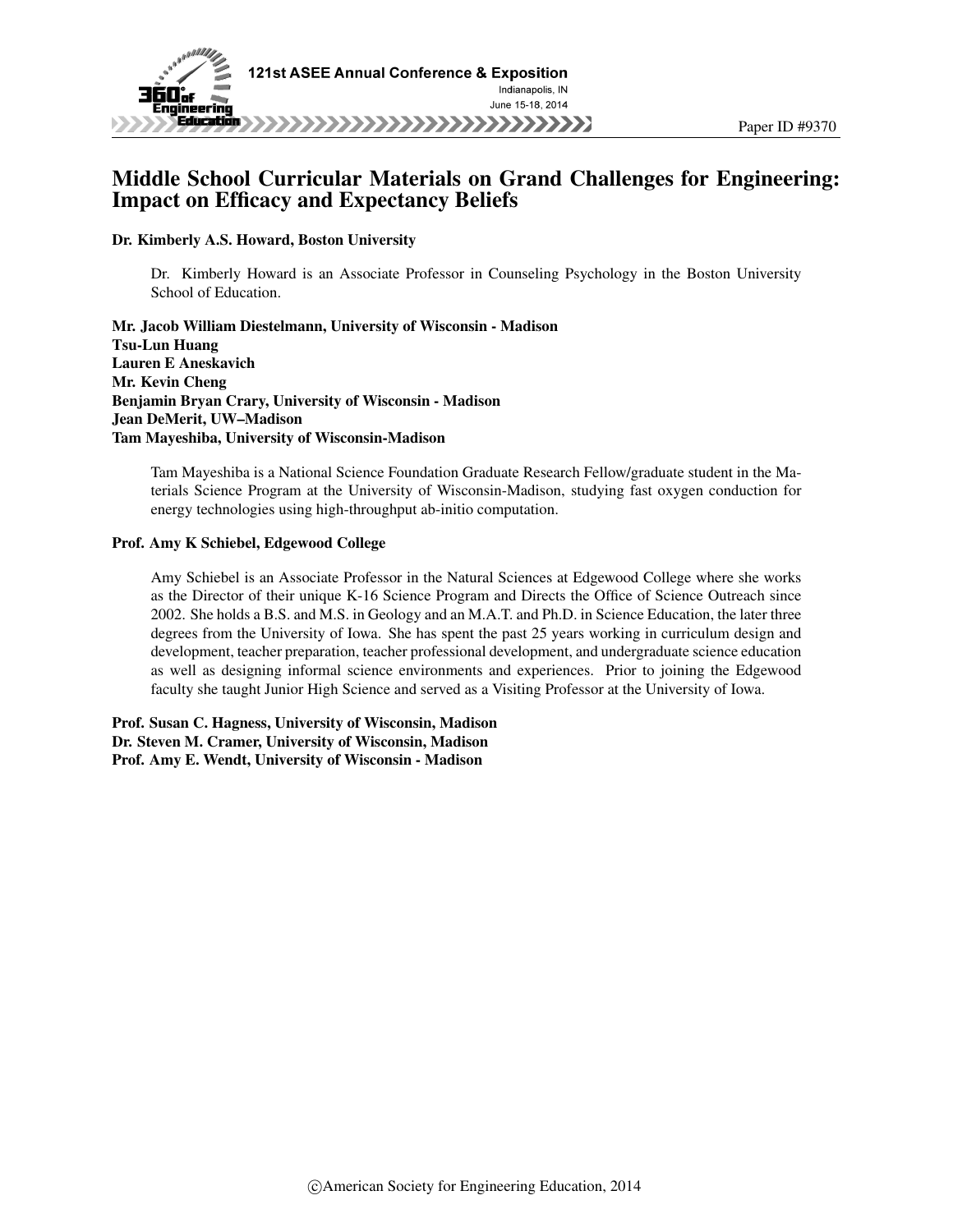# **Middle School Curricular Materials on** *Grand Challenges for Engineering:* **Impact on Efficacy and Expectancy Beliefs (Research to Practice)**

# **Strand: Other**

## **Introduction**

Efforts to increase STEM career interests have often focused on high school youth. However, middle school is a critical juncture during which many students begin to seriously consider career options. Attitudes about self and work developed during this period form the foundational belief system from which students set career goals and choose high school courses and activities<sup>1</sup>. The method by which STEM activities are presented during middle school can have a profound impact on students' motivation and interest to pursue careers in STEM related fields<sup>2,3</sup>.

Pre-college STEM education efforts have not been evenly distributed across the four subjects represented by the STEM acronym. While math and science are core middle and high school subject areas, engineering education has been more slowly adopted in formal education settings. The impetus for providing youth with learning experiences in engineering has been two-fold: to support achievement in math and science and to broaden post-secondary engineering involvement<sup>4</sup>. Encouraging the development of engineering career interests is critical to accomplishing this second goal and can also serve to motivate student attention toward building a foundation in math and science.

This paper presents a study of a pilot implementation of an engineering curriculum that focuses on humanitarian applications while reinforcing math and science concepts. The curriculum was piloted in middle school math and science classes in Wisconsin. The purpose of this study is to evaluate whether students' self-reported social cognitive beliefs towards math and science differed by membership in either the pilot curriculum or a comparison group. This study is part of a larger endeavor to understand the impact that engaging with the engineering-based curriculum has on student beliefs about, exploration of, and interest in STEM-related occupations generally, and engineering-related occupations specifically. This paper will focus on social cognitive outcomes only, based on surveys completed by participating and comparison student groups before and after instruction using the pilot curriculum during the 2012-13 academic year.

## **Theoretical & Empirical Foundations**

Emerging from the application of Bandura's social cognitive theory<sup>5,6</sup> to career development<sup>7</sup>, Social Cognitive Career Theory (SCCT)<sup>8</sup> describes the role of beliefs in the development of career interests. According to SCCT, STEM career interests are supported by one's sense of confidence and performance expectations. Students who believe they have the requisite skills to succeed in STEM-related tasks and believe that spending time in such pursuits is meaningful are more likely to develop STEM career interests. Students develop these social cognitive beliefs through interaction with learning environments that nurture skills and these beliefs.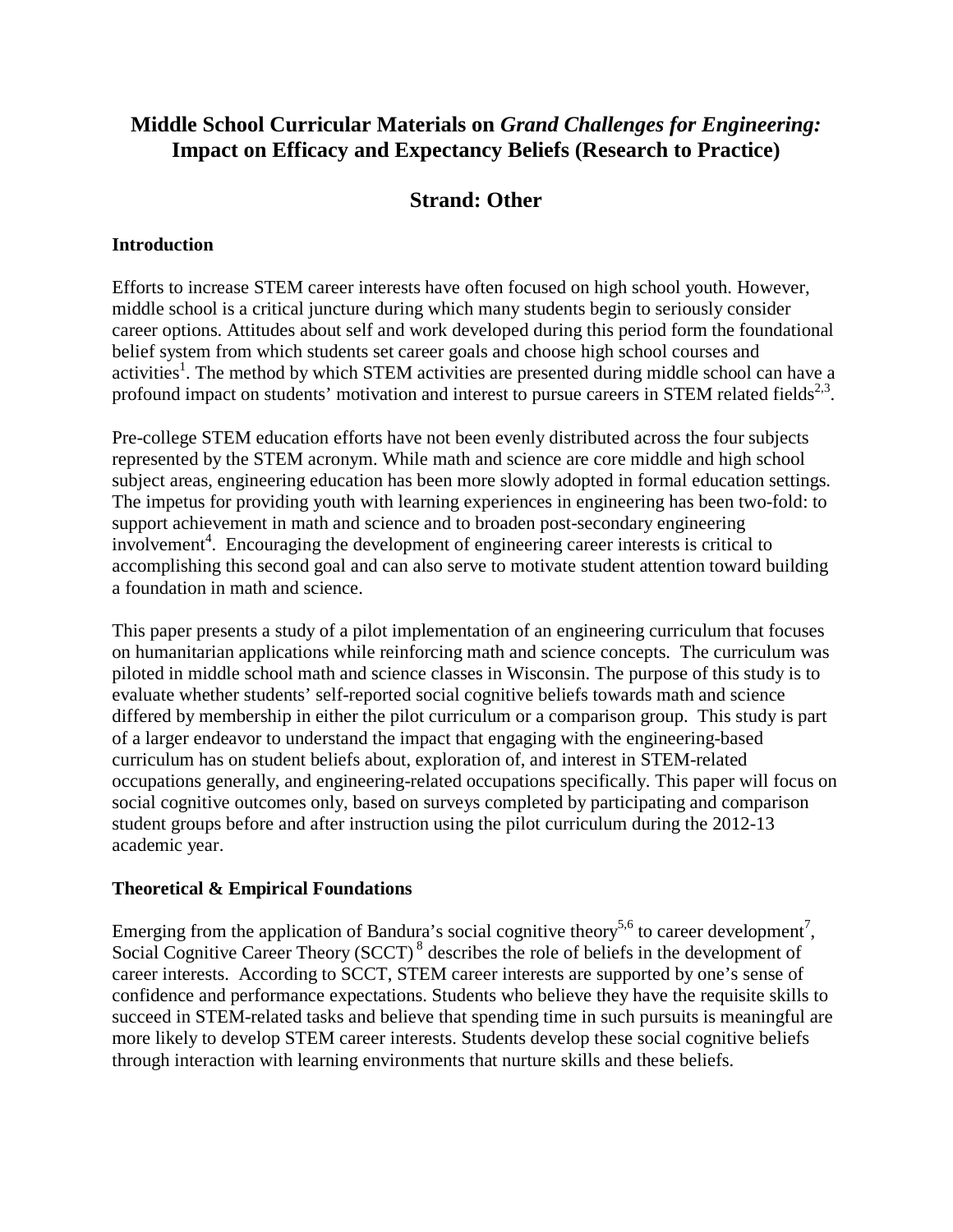According to SCCT, the learning experiences a student has are influenced by a variety of contextual influences including person characteristics such as gender, race/ethnicity, and disability/health status, as well as background contextual affordances such as socioeconomic status, social support, societal barriers, and location of residence. Learning experiences shape one's sense of self-efficacy and outcome expectations through the "sources of efficacy beliefs" described by Bandura<sup>5,6</sup>, including mastery experiences, vicarious experiences, verbal persuasion, and anxiety management. The combination of self-efficacy beliefs and outcome expectations influences the direction of one's career interests, in that one is likely to be interested in careers for which one feels a minimum level of task-related competence and careers that are perceived to help one attain valued outcomes<sup>7,8</sup>.

The strength of occupational self-efficacy beliefs in contributing to women's career direction was established in a seminal study by Betz and Hackett<sup>7</sup>. Betz and Hackett found that women who were confident in their ability to complete math and science related tasks were more likely to be interested in math and science careers. This line of inquiry was further extended, finding that self-efficacy and outcomes expectations in math and science were predictive of an individual's interest in pursuing math and science occupations, even after controlling for an individual's ability in these areas<sup>9</sup>. Additional testing of the SCCT model with diverse middle school youth found that math/science self-efficacy predicted math/science outcome expectations, which in turn made unique and significant contributions to both math/science career interests and intentions to pursue math/science courses in high school<sup>10</sup>. Interventions designed to challenge engineering stereotypes and provide modeling experiences for youth increased the self-efficacy beliefs and interests in engineering of both male and female middle school students<sup>11</sup>. Further, 8<sup>th</sup> grade self-efficacy beliefs for math-related tasks have been found to be predictive of engineering career interests in young adulthood<sup>12</sup>. SCCT variables, then, would be an important area of focus for programs endeavoring to broaden interest and participation in a particular area of study, such as engineering. Furthermore, learning activities that highlight the central role of math and science concepts in humanitarian engineering outcomes may impact student interest in math and science.

## **Grand Challenges for Engineering Curriculum**

Using the National Academy of Engineering's *Grand Challenges for Engineering*<sup>13</sup> as inspiration, an interdisciplinary team of engineers and science educators has developed a set of engineering-based math and science curriculum modules. This effort, titled *Society's Grand Challenges for Engineering as a Context for Middle School STEM Instruction, is a research* project initiated at UW-Madison in 2010 with support from the NSF ITEST program, with the objective of investigating the impact of instruction of math and science from the perspective of socially motivated engineering. The pilot modules are designed to serve as a model for the integration of engineering into science and math curricula in a way that accurately portrays both the distinct features of the disciplines and their interdependence. The message conveyed to students through these modules is that *STEM careers are a means to making a difference in the world.* Each module emphasizes engineering solutions to a distinct societal need through a realistic fictional scenario. Students participate through role play as engineers, experiencing the engineering design process while learning underlying math and science concepts.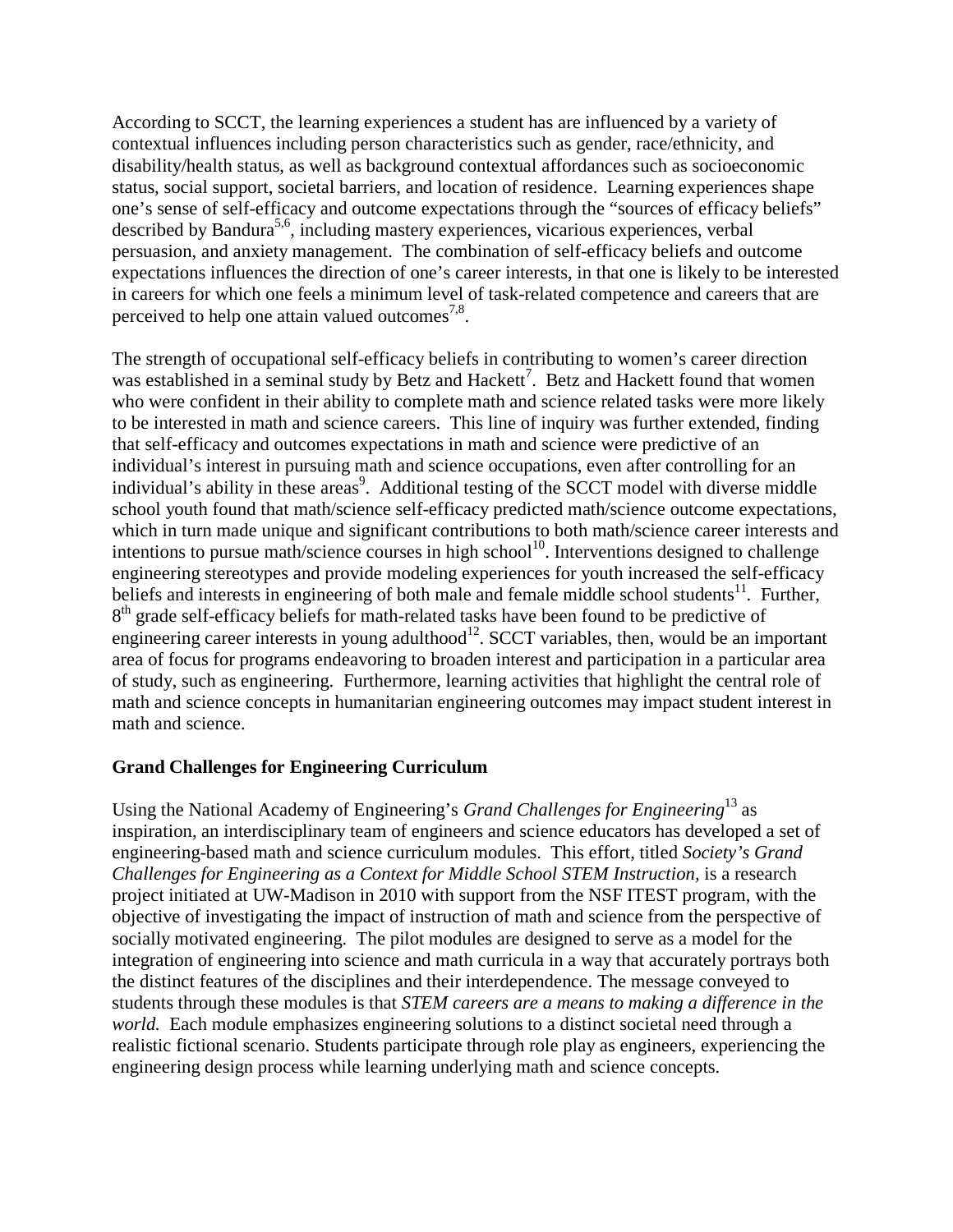Our emphasis on altruistic engineering projects was motivated by the NAE *Extraordinary*  Women Engineers Project<sup>14</sup>, which identified messaging as an important factor in the low representation of women in undergraduate engineering programs. An extensive survey of high school students systematically concludes that messaging about engineering, with an emphasis on "math and science skills" and the notion of a "challenge," is not aligned with key motivators for girls. Rather, results showed that messages that focus on features of the engineering profession not widely emphasized, such as "making a difference in the world" and "creativity," hold much stronger appeal. The survey also found that both male and female students rank engineering as the least desirable among professions listed, behind teacher, doctor, lawyer and business, and that only 29% of girls compared to 51% of boys say engineering would be a good or very good profession for someone like them.

Six curriculum units based on four Grand Challenge themes have been developed and piloted at six Wisconsin public middle schools:

- Health Care: Biomedical Imaging
- Water Resources: Drinking Water Quality
- Improving Aging Infrastructure:
	- o Bridge Restoration
	- o Seismic Retrofitting
- Solar Energy:
	- o Solar Cookers
	- o Photovoltaics for Lighting

Each unit is structured to emphasize the following five elements of engineering practice: 1) iterative design process, refinement of design, 2) societal context, 3) application of math and science concepts, 4) collaborative activities, and 5) technological and non-technological design constraints. Instructional materials for each unit include detailed guides for both teachers and students, and employ realistic fictional scenarios to engage a broad spectrum of students through role play as engineers as they tackle hands-on design problems inspired by real societal needs. Standards-based middle school math and science content, selected to support unit activities, is integrated into the units, logically intertwined in a manner consistent with recommendations in the Next Generation Science Standards (NGSS)<sup>15</sup>. Each unit is designed to last 2-3 weeks, and each school selected a subset of three to four units to implement during the 2012-2013 academic year. The timing of the individual units during the school year was determined by each participating school team for optimal integration with their existing math and science curricula.

"Water Resources: Drinking Water Quality" is one example of an instructional unit. The unit incorporates a variety of pedagogical strategies to engage students in purposeful engineering, science and math activities to achieve short term goals within the fictional story line. Strategies are listed below, along with descriptions of how they are implemented in the unit.

• **Role play:** throughout the module, student groups role-play as a team of engineers and scientists (an environmental engineer, a chemical engineer, a geological engineer and a hydrologist) working in a consulting firm. The unit begins with a read-aloud dialogue, among team members as they return from a research conference on global water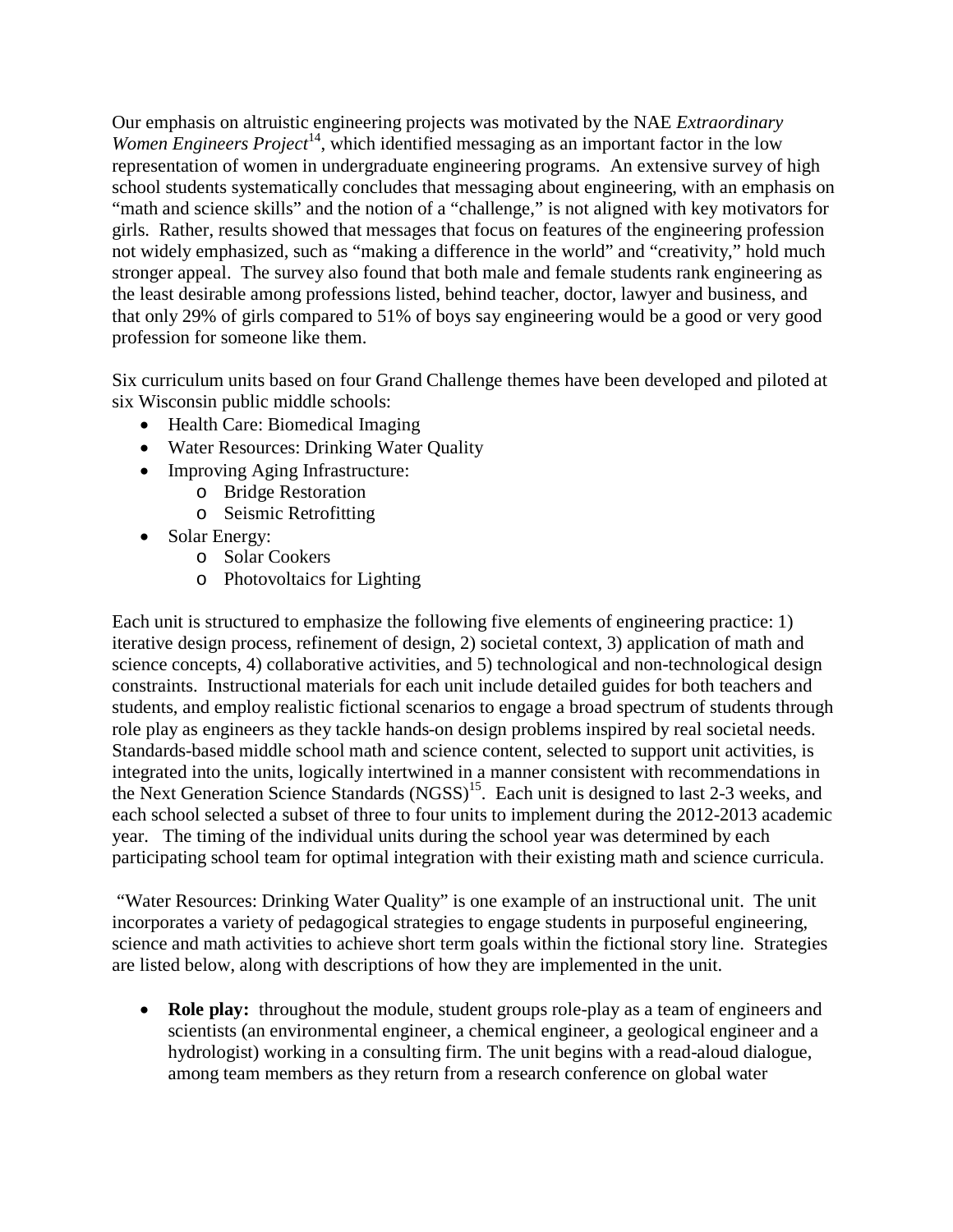resources, that introduces social and scientific challenges associated with meeting this basic human need worldwide.

- **Fictional story line with realistic elements:** The consulting firm assigns the team to a contract it receives from a city in Yemen to evaluate a suspected problem with the local well water and to recommend a solution suited to the local environment. Suspected chemical and biological contaminants include nitrate, arsenic and E. coli.
- **Teamwork:** Each team of four splits up for training in their respective discipline. When the group subsequently reconvenes as a team, their success will depend on each member contributing based on their respective specialized training.
	- o **Chemical engineers**: representatives from each team gather for "testtube"experiments and data graphing to understand transport of chemicals from contamination sites to ground water sources.
	- o **Environmental engineers:** perform absorption measurements using visible light and use error analysis methods to "calibrate" instruments for later determination of the concentration of bacteria in ground water samples.
	- o **Geological engineers:** conduct in-class experiments to understand the entrainment of contaminants in flowing ground water.
	- o **Hydrologists:** evaluate the role of soil porosity in the transport of contaminants using a variety of sample types in controlled experiments in graduated cylinders.
- **Board game:** Teams use a map and their collective expertise to decide where to take water samples to determine the source of contamination. The decision will be based on preliminary data and their drilling budget. After each sample is drilled, the team receives a card with results from the selected site, in the form of raw data to be analyzed and used to inform subsequent rounds of drilling until the source of contamination is determined.
- **Iterative design:** Teams conduct experiments to evaluate feasibility of different methods of desalination as options for meeting the water needs of the community, considering cost, space, environmental impact, etc. Students propose modifications to improve desalination performance.
- **Reporting:** Students review contamination remediation options and must also consider an option to desalinate ocean water as an alternative. Teams create a treatment plan for the city, with recommendations based on the type of contaminants found, costs, local resources needed for long term management, local geography, etc. There is no single "right answer" to this challenge, and students are required to consider trade-offs and to prioritize in making their recommendation.

The instructional materials for each *Grand Challenges* unit includes a "teacher's guide" which has a table indicating the learning goals addressed by the student activities included in the unit. An example for the drinking water quality unit is shown in Table 1, with activity descriptions as follows:

1. "A Request for Help" – A city requests consulting assistance on a water contamination problem; role-playing teams are formed and review the problem.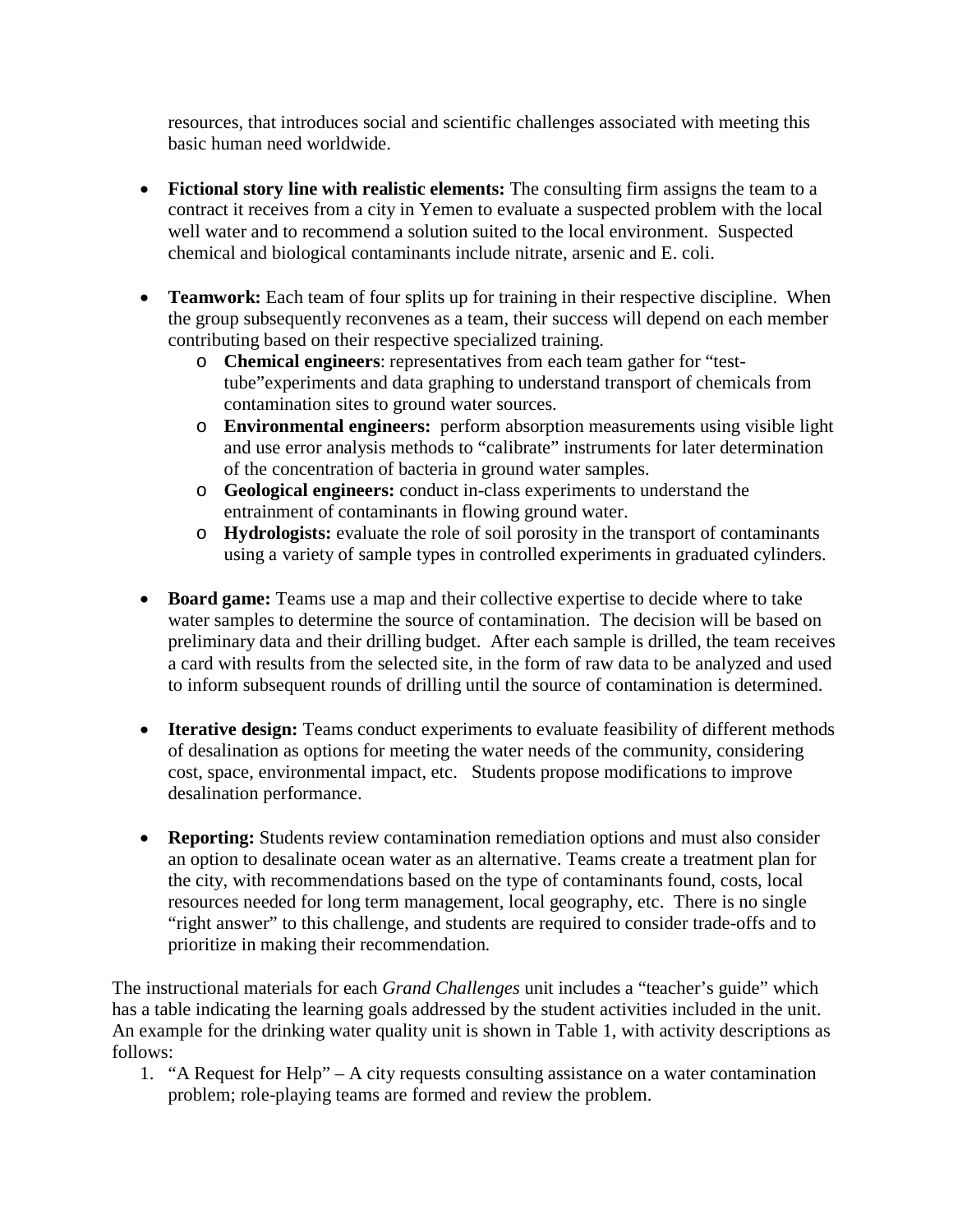- 2. "Always More to Learn" Each student in the team adopts a different engineering/science specialty and receives training in that specialty.
- 3. "Testing the Waters" After reuniting, teams combine member expertise in specialty disciplines to devise a plan for where to take water samples to (via a board game) pinpoint the contamination source.
- 4. "A Salty Drink" Teams consider the feasibility of a desalination plant to address future water needs and test desalination methods.
- 5. "A Satisfying Solution" Teams consider benefits and costs of different water treatment options to resolve the contamination problem.
- 6. "Closing the Case" Teams prepare a final report that summarizes their work and conclusions, and finishes up with a recommendation to the city.

Learning goals include science and math concepts and practices that align with state standards, as well as engineering design concepts and practices. Each activity has multiple goals, and most goals are listed under more than one activity. Each activity and goal is driven by the story line so that students experience their relevance in a realistic context.

Training for the middle school partners included two "summer institutes" at UW-Madison in 2011 and 2012, of four and three days duration, respectively. At the first summer institute, participants were given a detailed introduction to the "Grand Challenges for Engineering," including current research activities on campus relevant to the instructional modules, through presentations and lab tours. Most of both summer institutes, however, was devoted to testing of the instructional units in draft form. The school teams played the role of students as they worked through the instructional activities. This served the dual purposes of vetting the instructional modules and preparing the teachers for using the units in their own classroom. Both summer institutes also included planning time for the school teams, using an implementation framework introduced at the first summer institute. Each unit was revised extensively based on experiences and feedback at the summer institute, before delivery of the final version for classroom use.

# **Purpose & Research Questions**

This study examined students' self-reported social cognitive beliefs towards math and science to identify whether differences exist by membership in either the pilot curriculum or comparison group. Specifically, the following research questions were explored:

- Do students' self-efficacy scores in math and science differ as a function of treatment group membership?
	- o If so, do observed differences vary across schools?
- Do students' outcome expectation scores in math and science differ as a function of treatment group membership?
	- o If so, do observed differences vary across schools?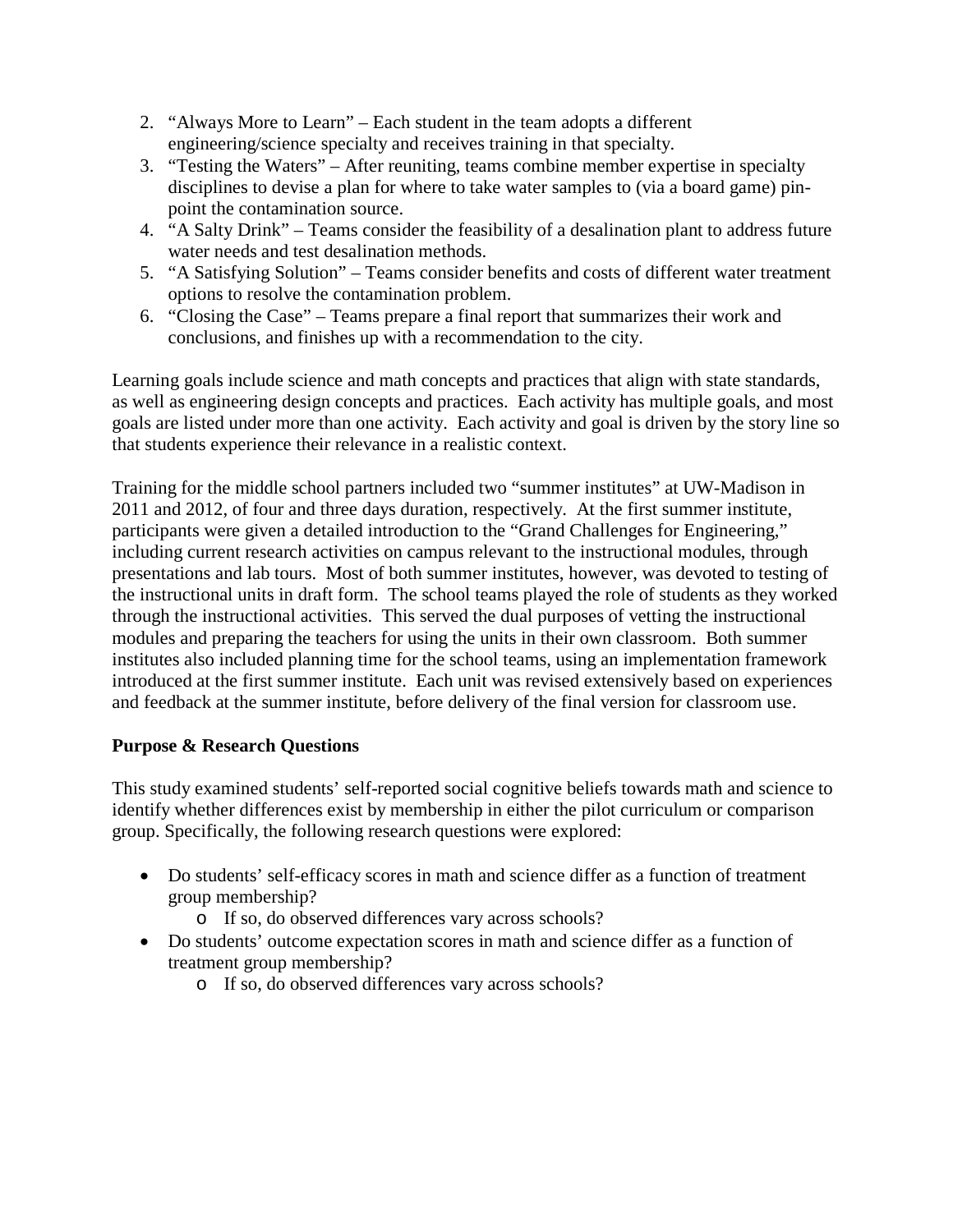|                                                                                                                                                                                                            | <b>Activities</b> |                |                         |   |   |   |
|------------------------------------------------------------------------------------------------------------------------------------------------------------------------------------------------------------|-------------------|----------------|-------------------------|---|---|---|
| Goals                                                                                                                                                                                                      | $\mathbf{1}$      | $\overline{2}$ | $\overline{\mathbf{3}}$ | 4 | 5 | 6 |
| Identify some of the major issues<br>associated with the global fresh<br>water supply.                                                                                                                     | $\mathbf{X}$      |                | X                       |   |   |   |
| <b>Understand fundamental</b><br>environmental, geological and<br>physical science concepts related<br>to water resources and the solving<br>of related problems.                                          |                   | X              | X                       |   |   |   |
| Collect data and use that data to<br>create explanations.                                                                                                                                                  |                   |                | X                       | X |   |   |
| Design, create and test models                                                                                                                                                                             |                   |                |                         | X |   |   |
| Communicate scientific and<br>technical information effectively.                                                                                                                                           |                   |                |                         |   |   | X |
| Working within given constraints,<br>collaboratively define a problem,<br>design a plan for collecting data,<br>analyze the data, and propose and<br>optimize a design solution to<br>address the problem. | X                 |                | X                       | X | X |   |
| Understand the interdependence of<br>Science, Engineering, and<br>Technology and the way that they<br>influence societal and personal<br>options.                                                          |                   | X              | $\overline{X}$          | X | X | X |
| Identify, investigate, and<br>experience the knowledge, skills<br>and dispositions required for work<br>as a professional engineer.                                                                        | $\overline{X}$    | X              |                         |   |   | X |
| Use mathematics to determine and<br>describe the magnitude of a<br>resource management problem.                                                                                                            | X                 |                | X                       |   |   |   |
| Analyze data, plot and calculate a<br>standard curve.                                                                                                                                                      |                   | X              |                         |   |   |   |

#### *Table 1: Matrix of Water Module Learning Goals and Student Activities*

#### **Methods**

**Procedures & Participants.** Five middle schools (3 urban, 2 rural) in the upper-Midwest participated in this study. Training workshops were provided to familiarize teachers from participating schools with the modules, and to plan their implementation in math and science classes. Human subjects approval was obtained from both the researchers' university and the participating school districts before the commencement of data collection. Parental consent and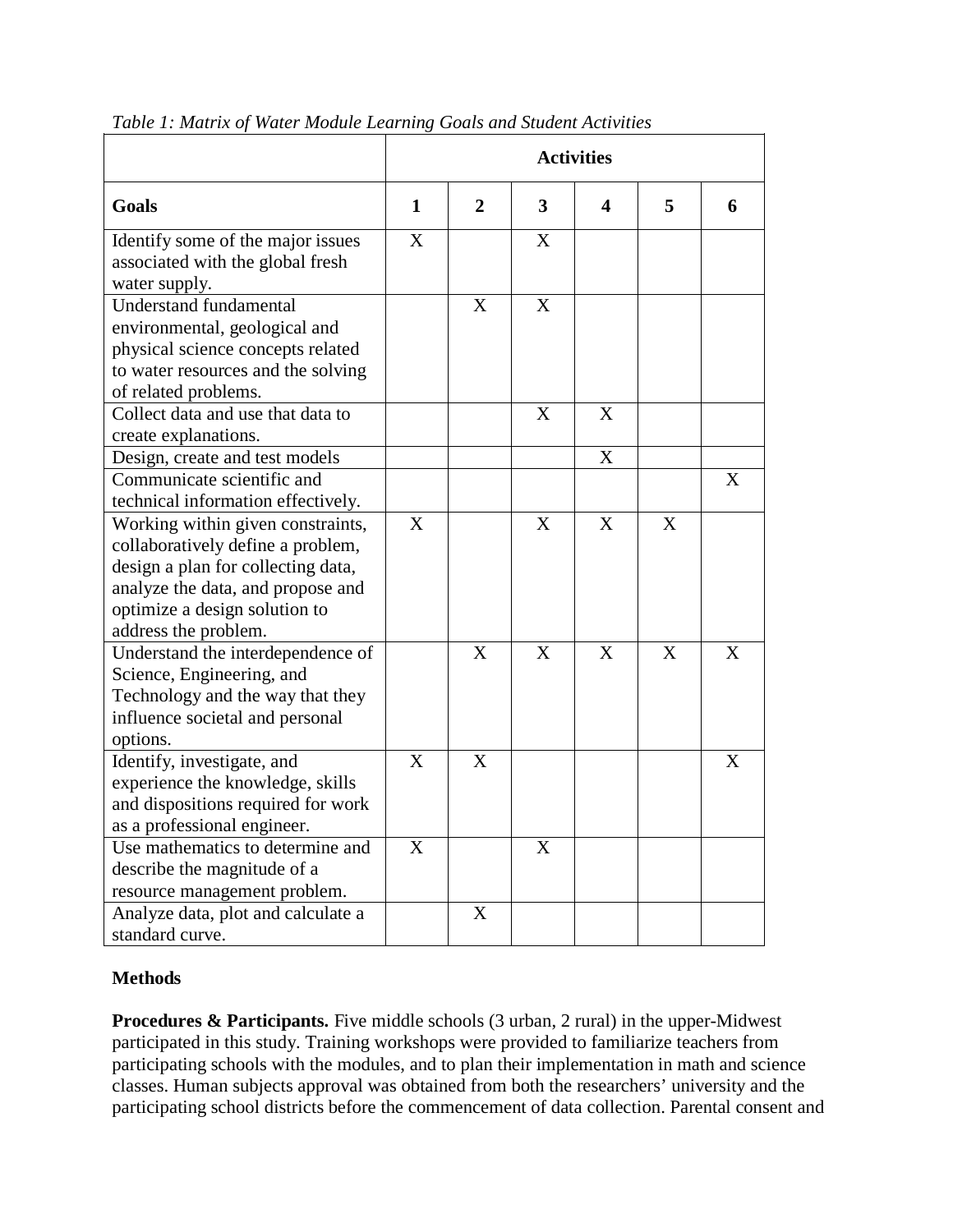student assent were also obtained. Student data was collected from two student groups (participating and non-participating students) prior to implementation in the fall of 2012. Postimplementation data was collected in late spring 2013. At both the pre-curriculum and postcurriculum time points, the students completed research measures by accessing a secure online survey hosting website. Both the pre- and post-surveys took approximately 40 minutes to complete.

Seven hundred twenty-eight (728) middle school students participated in this study. Four hundred sixty-three (463) students received the curriculum in the classroom, while the remaining 265 served as comparison youth. The number of youth participating by school can be found in Table 2, while a break down by gender, racial/ethnic background, and socioeconomic status (SES) can be found in Table 3. Please note, student SES was measured by identifying students who qualified for free or reduced-cost school lunches.

| $1$ and $2$ . The contract $\sigma$ is the complete through $\sigma$ is the set of $\sigma$ is the complete through $\sigma$ |                    |                   |                         |  |  |
|------------------------------------------------------------------------------------------------------------------------------|--------------------|-------------------|-------------------------|--|--|
|                                                                                                                              | <b>Location of</b> | <b>Received</b>   | <b>Comparison Group</b> |  |  |
|                                                                                                                              | <b>School</b>      | <b>Curriculum</b> |                         |  |  |
| School 1                                                                                                                     | Rural              | 78                | 89                      |  |  |
| School 2                                                                                                                     | Rural              | 70                | 51                      |  |  |
| School 3                                                                                                                     | Urban              | 63                | 42                      |  |  |
| School 4                                                                                                                     | Urban              | 176               | 36                      |  |  |
| School 5                                                                                                                     | Urban              | 76                | 47                      |  |  |
| <b>Total</b>                                                                                                                 |                    | 463               | 265                     |  |  |

*Table 2: Number of Participants by School & Research Group*

| Table 3: Number of Participants by Gender, Racial/Ethnic Group, Income Status, & Group |  |  |  |
|----------------------------------------------------------------------------------------|--|--|--|
|                                                                                        |  |  |  |

|                        | <b>Received</b><br><b>Curriculum</b> | Comparison<br>Group         |
|------------------------|--------------------------------------|-----------------------------|
| Female                 | 228                                  | 135                         |
| Male                   | 235                                  | 130                         |
| White                  | 315                                  | 192                         |
| Hispanic/Latino        | 72                                   | 30                          |
| African American       | 64                                   | 29                          |
| Asian/Pacific Islander | 11                                   | 11                          |
| Native American        |                                      |                             |
| Multi-racial or Other  |                                      | $\mathcal{D}_{\mathcal{A}}$ |
| Low Income             | 221                                  | 12.1                        |
| Not Low Income         | 242                                  | 144                         |

*Middle School Self-Efficacy Scale (MSSE)***.** At present, no validated engineering efficacy/outcome expectation measures exist that are appropriate for use with middle schoolaged youth. Further, measures of social cognitive variables focus on individuals' beliefs about *tasks* within a domain (vs. *global feelings* about a domain); in middle school engineering tasks that youth would undertake require the application of math/science skills and concepts. Therefore, engineering efficacy and outcomes expectations may be adequately captured by assessing math/science self-efficacy and outcomes expectation beliefs.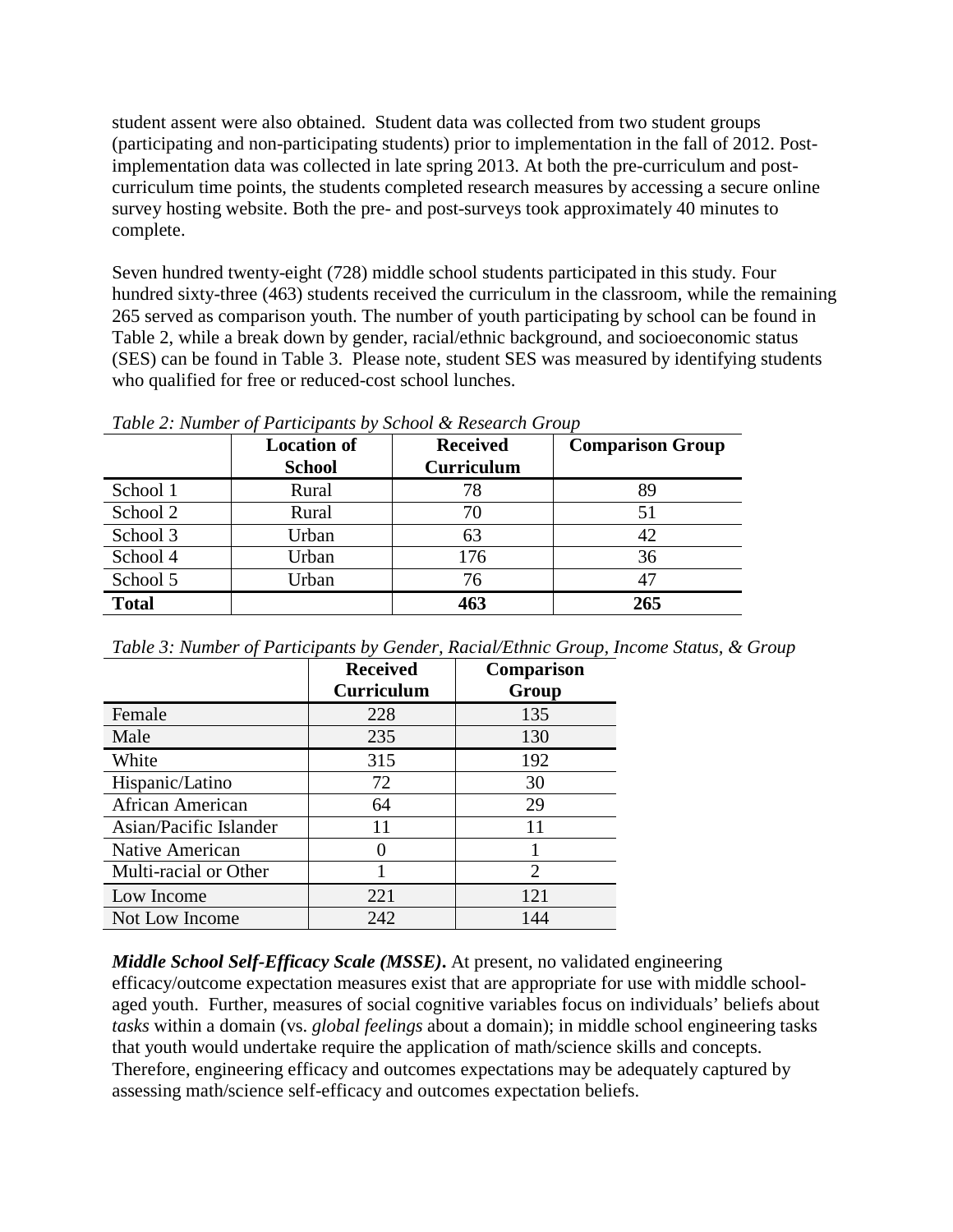As part of a larger set of measures, student participants were asked to complete Middle School Self-Efficacy Scale (MSSE)*.* The MSSE assesses student self-efficacy and outcome expectation beliefs in math and science<sup>3</sup>. Self-efficacy and outcome expectations in math and science were evaluated by four subscales respectively. The Math Self-Efficacy (MSE) and Science Self-Efficacy (SSE) subscales assess students' self-reported confidence to complete various math and science tasks, while the Math and Science Outcome Expectations, Intentions, and Goals (MOIEG and SOIEG) subscales assess students' beliefs about outcomes associated with pursuing activities in math and science domains. On the self-efficacy scales, students use a 5 point Likert scale ranging from Very High Ability to Very Low Ability to indicate the extent to which they believe they could achieve certain outcomes in math and science. Students also use a 5-point Likert scale to respond to items on the MOIEG and SOIEG subscales. On these subscales students indicate the extent to which they agree/disagree with statements about math and science. Sample items can be found in Table 4.

| <b>Subscale Domain</b>      | <b>Sample Item - Math</b>        | <b>Sample Item - Science</b>     |
|-----------------------------|----------------------------------|----------------------------------|
| Self-Efficacy               | Determine the amount of sales    | Predict the weather from         |
|                             | tax on clothes I want to buy     | weather maps                     |
| <b>Outcome Expectations</b> | If I take a lot of math courses, | If I do well in science, then I  |
|                             | then I will be better able to    | will be better prepared to go to |
|                             | achieve my future goals          | college                          |

*Table 4: MSSE Sample Items by Subscale*

## **Results**

A pre/post, comparison group design was used to examine student data. Group differences were assessed using Analysis of Covariance (ANCOVA). Pre-test scores served as covariates. As this was the initial efficacy examination of the engineering-based curriculum described above, a more liberal p-value of 0.10 was considered, but only when the accompanying effect size measure (i.e.,  $\eta^2$ ) reached a meaningful level. In the social and educational sciences,  $\eta^2$  values of 0.01 indicate a small, but meaningful effect, while  $\eta^2$  of 0.06 to 0.13 are indications of medium and large effects, respectively.

Results indicate that in three of the five participating schools, youth who experienced the curriculum modules in the classroom reported significantly higher social cognitive beliefs than the comparison group (see Table 5). Specifically, higher math efficacy scores were found for target youth in one school and higher science efficacy scores were also found for target youth in one school, indicating that at post-test, youth in these schools who had experienced the modules reported more confidence for engaging in math- and science-related tasks, respectively.

At the same time, higher math outcome expectations were found for target youth in three schools. Further, higher science outcomes expectations were found at one school. Thus, youth in these schools who had experienced the pilot curriculum in the classroom reported more positive beliefs about the outcomes associated with studying math and science and about their intentions and goals around future math and science pursuit.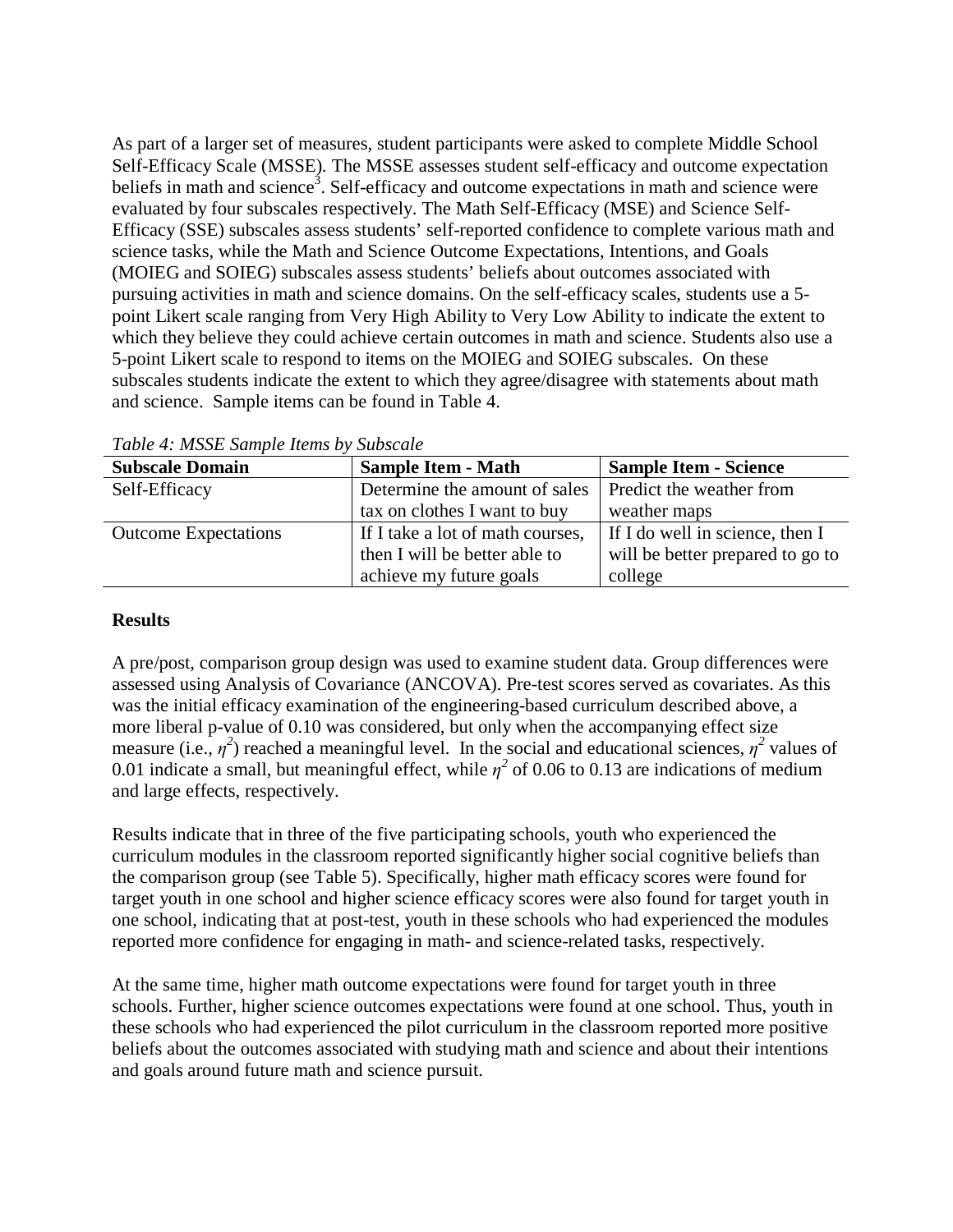|                                     | <b>F</b> (degrees of freedom) | <i>p</i> -value |       |
|-------------------------------------|-------------------------------|-----------------|-------|
| <b>Math Self-Efficacy</b>           |                               |                 |       |
| School 5                            | $F(1, 99) = 4.036$            | < 0.005         | 0.04  |
| <b>Science Self-Efficacy</b>        |                               |                 |       |
| School 5                            | $F(1, 103) = 7.012$           | < 0.01          | 0.065 |
| <b>Math Outcome Expectations</b>    |                               |                 |       |
| School 1                            | $F(1, 144) = 2.807$           | < 0.10          | 0.019 |
| School 4                            | $F(1, 196) = 2.805$           | < 0.10          | 0.014 |
| School 5                            | $F(1, 101) = 4.513$           | < 0.05          | 0.044 |
| <b>Science Outcome Expectations</b> |                               |                 |       |
| School 1                            | $F(1, 136) = 5.614$           | < 0.05          | 0.04  |

#### *Table 5: ANCOVA Results*

#### **Discussion & Implications**

This study examined middle school students' self-reported social cognitive beliefs towards math and science as a function of participation in an engineering-based curriculum infused into math and science classes. Modest, though important results were found. These results have implications for future research and, if replicated, for pre-college engineering education initiatives.

**Math/Science Domain:** Social cognitive beliefs differed in meaningful ways across six separate analyses. In four of these six instances, after controlling for pre-test scores, students who received the pilot curriculum demonstrated more positive beliefs about math at post-test than the comparison group, while two of the six significant results involved science-related beliefs. It is important to note that the schools in this study were able to determine where [i.e., in which class(es)] to implement the curriculum. One hypothesis that could be made is that students' beliefs will be more impacted by the curriculum when it is experienced in a particular course (i.e., math beliefs when experienced in a math course). This, however, was not the case in the present study. Upon further inspection we found that our students were just as likely, if not more likely, to experience the curriculum in science classes as in math classes. Of the four significant, positive effects we found for math-related social cognitions, only one occurred in a school that infused the curriculum into math courses only. The other significant effects occurred in schools that infused the curriculum into both math and science courses.

A more plausible explanation may be found in the nature of the curriculum and the learning tasks themselves. The curriculum assessed here uses realistic, though fictional, scenarios to provide a context for the challenges presented and the decisions and actions required to create a solution. Such context-rich and collaborative instruction may be more consistent with the experiences students have previously had in science classes versus math classes. If so, the context-driven nature of engineering problems may support the development of math confidence and beliefs about math-related outcomes and goals particularly well. Further investigation is warranted as such a result, if replicated, could have important implications for educational practice.

**Social Cognitive Beliefs:** While the results of this study found significant results across both types of social cognitive beliefs, students' beliefs about outcomes and their future pursuits in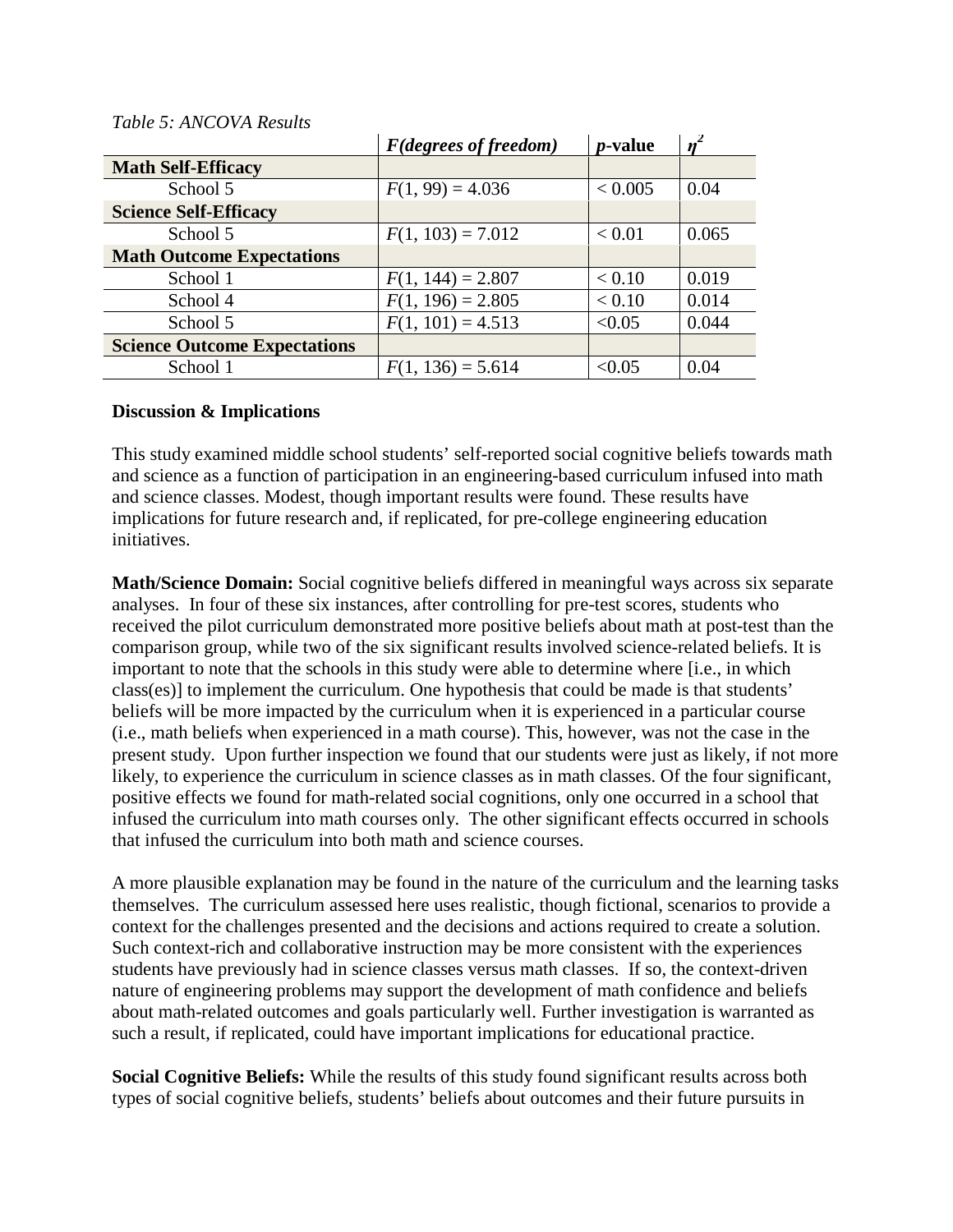math and science were more likely to be influenced than those about self-efficacy. While further research will be needed in order to determine whether this is a consistent finding and the reason for the finding, one hypothesis may be found in Bandura's<sup>5,6</sup> "sources" of social cognitive beliefs. According to his theory, self-efficacy and outcome beliefs are shaped through past performance accomplishments, vicarious learning opportunities, verbal feedback/persuasion by influential others, and the ability to manage the emotional arousal associated with new learning experiences. Given that the pilot curriculum experienced by the youth was time-limited, it is unlikely that all sources of social cognitive beliefs were equally present. Past performance accomplishments, for example, require multiple opportunities to experience success within a particular domain of tasks and accumulate over time. They can, however, be particularly influential for the development of confidence.

At the same time, beliefs about the positive outcomes associated with pursuing and succeeding in math and science studies may be more amenable to intervention than efficacy beliefs. Both types of beliefs are important to encourage. Thus, it may be useful for future engineering education initiatives to intentionally incorporate multiple opportunities for youth to experience the range of Bandura's sources of social cognitive beliefs, with the purpose of supporting youths' selfconfidence and beliefs about future endeavors in math and science, particularly in the context of engineering challenges.

**Geographical setting:** Five schools participated in this study: two located in rural areas and three in urban school districts. No location-based differences in results or pattern of results were found. While no location-specific hypotheses were offered it is important to note that students in both urban and rural schools were just as likely to report differences in social cognitive beliefs about math and science. This is interesting as it is often assumed that youth in urban areas have more access to both formal and informal education and exposure opportunities in STEM fields, generally, and engineering fields, specifically. Urban youth live in closer proximity to a range of different STEM and engineering-related industries and extracurricular informal education venues, such as museums of science and natural history. For this reason it is often assumed that youth in rural areas will be more impacted by curricula designed to immerse them in STEMoriented activities.

At the same time it is important to recognize that Midwestern urban schools often have larger populations of youth of color than do rural schools. Existing research has shown that students of color enter post-secondary engineering education at lower rates than their majority peers. While not part of this study, future research may examine differences in the impact of engineering educational activities by racial/ethnic group as well as potential interaction effects with location of school. The results of such studies could contribute to our knowledge regarding how to encourage broader participation in post-secondary engineering education by under-represented groups of students.

#### **Conclusion**

In sum, the engineering-based curriculum described here and piloted in middle schools in Wisconsin shows promise in its ability to shape students' attitudes towards math and science. When compared with youth who did not experience the *Grand Challenges for Engineering*– inspired curriculum, students in target classrooms reported more positive social cognitive beliefs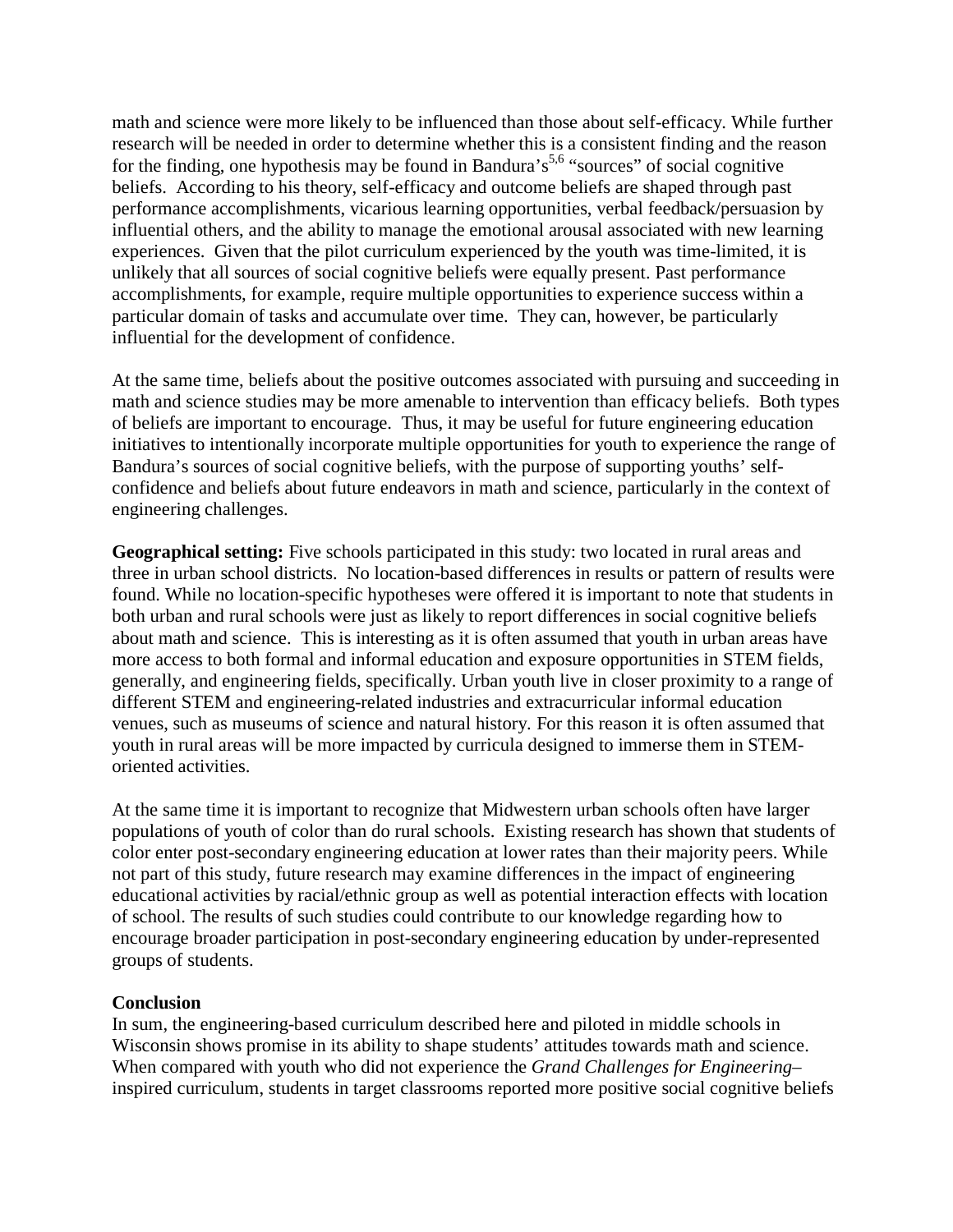towards math and science in six instances. Beliefs about outcomes and future goals associated with studying math appeared particularly impacted by the context-rich, collaborative engineering-based curriculum.

#### **References**

- 1 Fouad, N. A. (1995). Career linking: An intervention to promote math/science career awareness. Journal of Counseling and Development, 73, 527-534.
- 2 Brown, S. & Lent, R. (2005.) *Career development and counseling: Putting theory and research to work*. Hoboken: John Wiley & Sons.
- 3 Fouad, N.A., Smith, P.L., & Enochs, L. (1997). Reliability and validity evidence for the Middle School Self-Efficacy Scale. *Measurement and Evaluation in Counseling and Development, 30, 17-31.*
- 4 Katehi, L., Pearson, G., & Feder, M. (Eds.) (2009). Engineering in K-12 education: Understanding the status and improving the prospects. Washington, DC: National Academies Press.
- 5 Bandura, A. (1986). *Social foundations of thought and action: A social cognitive theory*. Englewood Cliffs, NJ: Prentice Hall.
- 6 Bandura, A. (1997). *Self-efficacy: The exercise of control*. New York: Freeman.
- 7 Betz, N. E., & Hackett, G. (1981). The relationship of career-related self-efficacy expectations to perceived career options in college women and men. *Journal of Counseling Psychology*, *28*, 399–410.
- 8 Lent, R. W., Brown, S. D., & Hackett, G. (1994). Toward a unifying social cognitive theory of career and academic interest, choice, and performance [Monograph]. *Journal of Vocational Behavior, 45,* 79-122.
- 9 Lent, R. W., Brown, S. D., & Larkin, K. C. (1986). Self-efficacy in the prediction of academic performance and perceived career options. *Journal of Counseling Psychology*, *33*, 265–269.
- 10 Fouad, N. A., & Smith, P. L. (1996). A test of a social cognitive model for middle school students: Math and science. *Journal of Counseling Psychology*, *43*, 338–346.
- 11 Plant, E.A., Baylor, A.L., Doerr, C.E., & Rosenberg-Kima, R.B. (2009). Changing middle-school students' attitudes and performance regarding engineering with computer-based social models. *Computers and Education, 53,* 209-215.
- 12 Mau, W-C. (2003). Factors that influence persistence in science and engineering career aspirations. Career Development Quarterly, 51, 234-243.
- 13 National Academy of Engineering. (2008). *Grand Challenges for Engineering.* Available: [http://www.engineeringchallenges.org/.](http://www.engineeringchallenges.org/) [Accessed April 9, 2012].
- 14 National Academy of Engineering. (2005). Extraordinary Women Engineers: Final Report. Available: [http://wie.engineering.ucdavis.edu/pages/EWEPFinal.pdf.](http://wie.engineering.ucdavis.edu/pages/EWEPFinal.pdf) [Accessed December 20, 2013].
- 15 National Research Council. (2013). *Next Generation Science Standards: For States, By States*. Washington, DC: The National Academies Press.